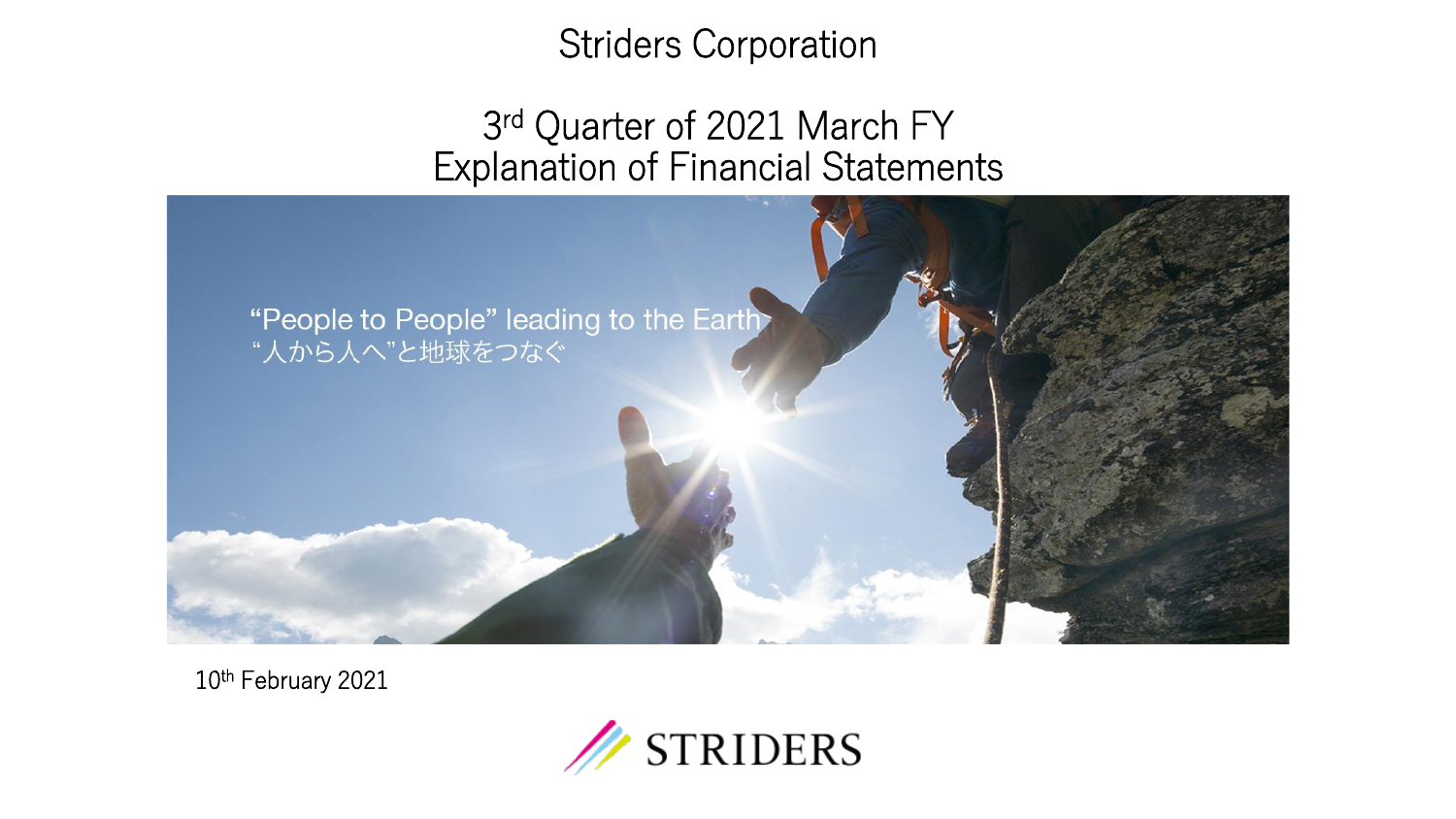# 1. Highlights of the Financial Results of Q3 of 2021 March FY

- $\checkmark$  Sales decreased 14.9% YoY to \apposiled 8.213mn & the quarterly net income decreased 34.4% year on year to 128 million yen
- $\checkmark$  In the real estate segment, sales decreased due to a decrease in property buy and sell transactions, but the profits increased.
- $\checkmark$  Demand for the hotel segment improved significantly in 3Q alone due to the effects of economic policies, but there are concerns about a downturn in 4Q due to the spread of the COVID-19 pandemic.
- $\checkmark$  Demand continues to decline in the overseas segment due to the effects of the COVID-19 pandemic
- ✓ Although the actual earnings have exceeded the earnings forecast terms of profits, there will be no change to the earnings forecast for the current FY due to concerns about a possible downturn during the 4Q in the hotels and the overseas business segments.

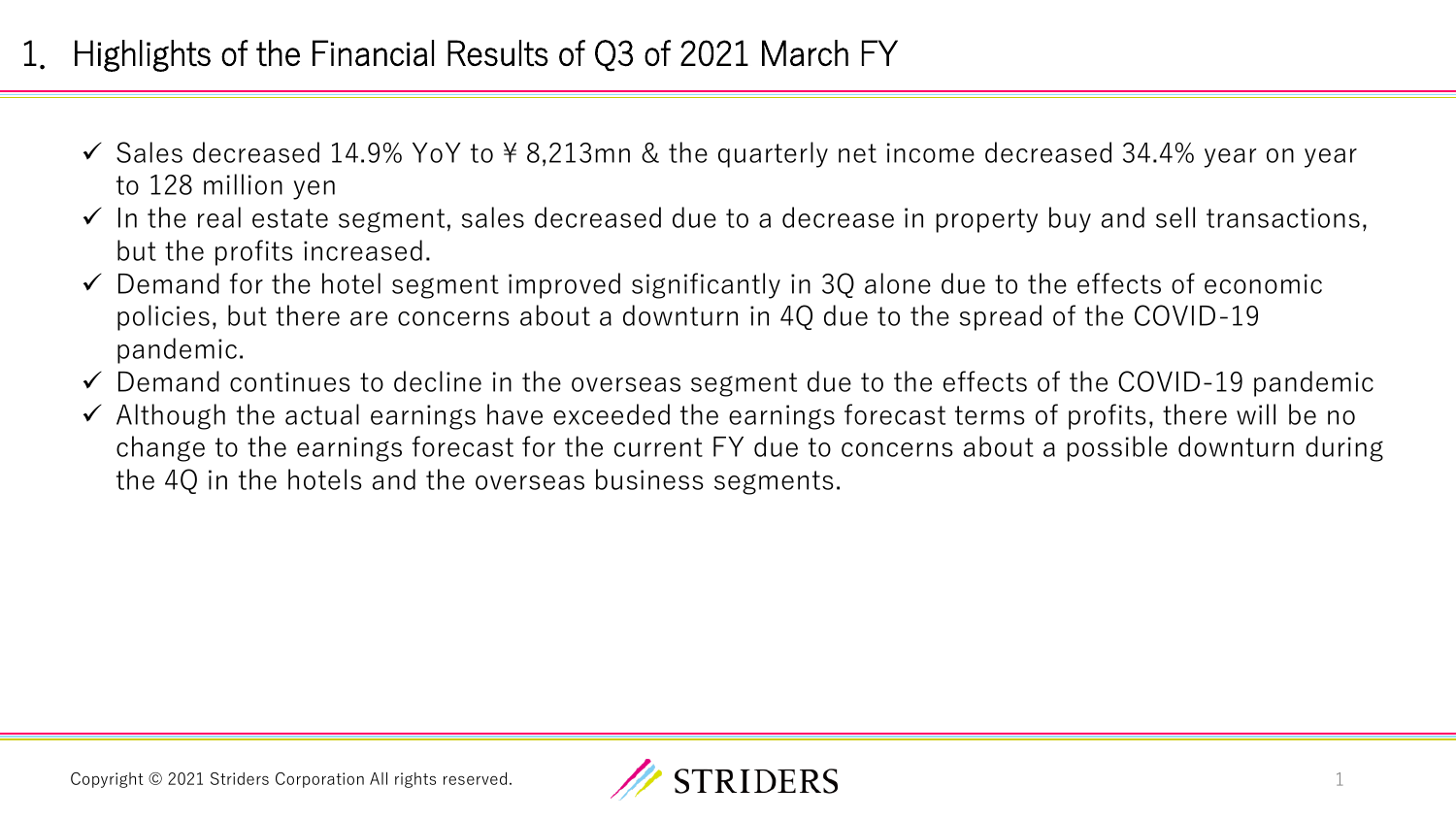### 2. 2021 March FY – Q3 Summary of Consolidated Financials  $\sim$ Income Statement $\sim$

| (in Millions JPY)                                                | 2019.3 3Q                | 2020.3 3Q                  | 2021.3 3Q      | YoY                      | 2021.3 Earnings<br><b>Forecast</b><br>(Released on 2020.11.11) | Progress against<br>the Earnings<br>Forecast |
|------------------------------------------------------------------|--------------------------|----------------------------|----------------|--------------------------|----------------------------------------------------------------|----------------------------------------------|
| Revenue                                                          | 6,665                    | 9,647                      | 8,213          | $\triangle$ 14.9%        | 11,000                                                         | 74.6%                                        |
| Operating Income                                                 | 186                      | 277                        | 133            | $\triangle$ 51.7%        | 105                                                            | 126.6%                                       |
| Ordinary Income                                                  | 195                      | 289                        | 192            | $\triangle$ 33.8%        | 150                                                            | 128.0%                                       |
| Net Income<br>(Net Income Attributable to the<br>parent company) | 135                      | 196                        | 128            | $\triangle$ 34.4%        | 110                                                            | 116.3%                                       |
| ROE (Annualized)                                                 | 8.2%                     | 12.5%                      | $7.6\%$        | $\triangle$ 4.9          | $\overline{\phantom{m}}$                                       |                                              |
| Growth in Revenue                                                |                          | Growth in Operating Income |                | Growth in Net Income     |                                                                | Growth in ROE                                |
| (Millions JPY)<br>9,647                                          | (Millions JPY)<br>8,213  | 277                        | (Millions JPY) | 196                      |                                                                | 12.5%                                        |
| 6,665                                                            | 186                      | 133                        | 135            | 128                      | 8.2%                                                           | 7.6%                                         |
| 19.3<br>20.3<br>3Q<br>3Q                                         | 21.3<br>19.3<br>3Q<br>3Q | 20.3<br>21.3<br>3Q<br>3Q   | 19.3<br>3Q     | 20.3<br>21.3<br>3Q<br>3Q | 19.3<br>3Q                                                     | 20.3<br>21.3<br>3Q<br>3Q                     |

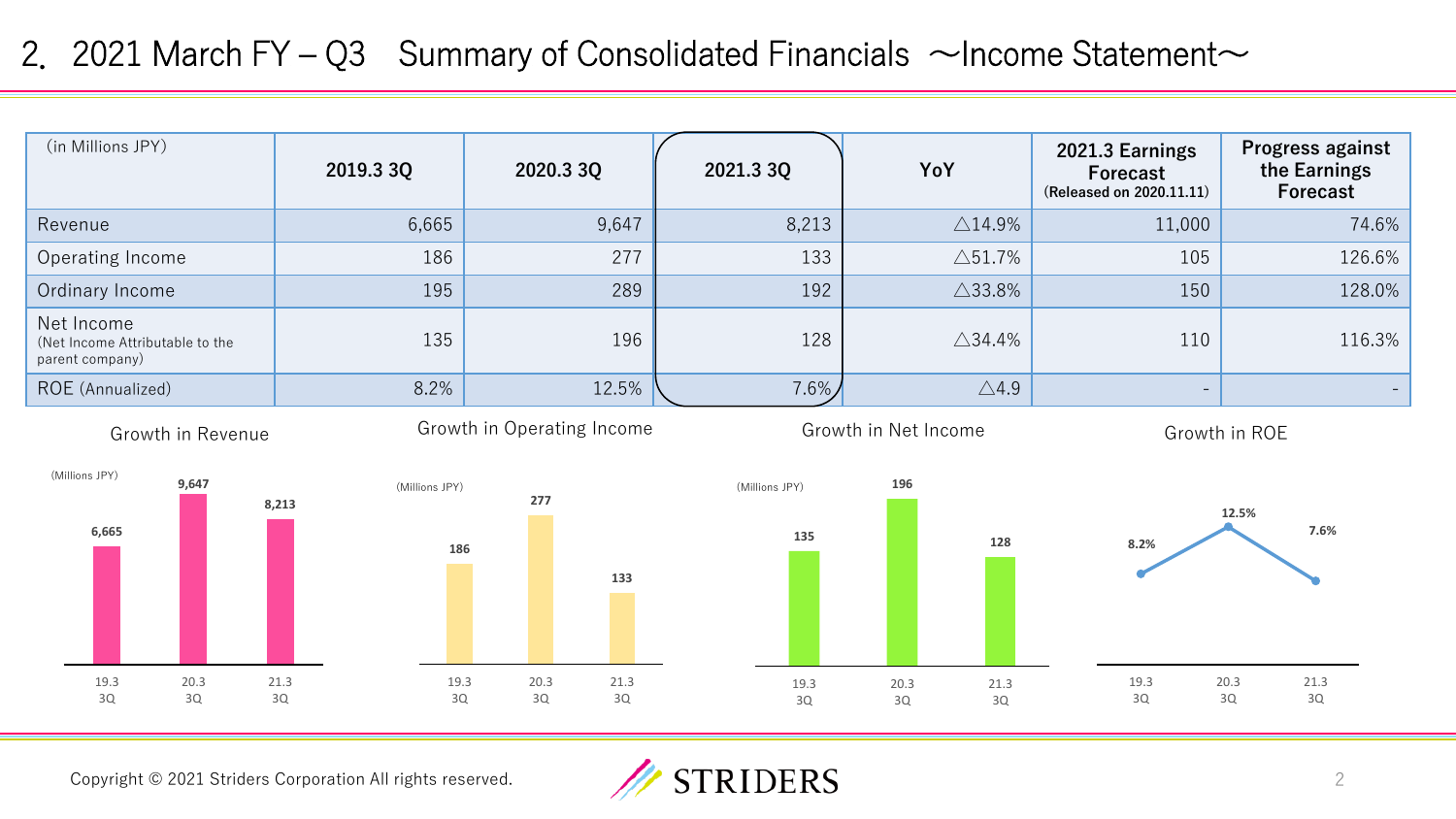# 3. 2021 March FY – Q3 Summary of Consolidated Financials  $\sim$  Statement of Financial Position $\sim$

・Statement of Financial Position

| (Millions JPY)                        | 2019.3 | 2020.3 | 2021.3 3Q | YoY     |
|---------------------------------------|--------|--------|-----------|---------|
| <b>Total Assets</b>                   | 4,655  | 5,000  | 5,266     | $+266$  |
| <b>Current Assets</b>                 | 2,630  | 2,927  | 3,250     | $+323$  |
| Cash and Deposits                     | 2,024  | 2,200  | 2,666     | $+466$  |
| Inventory                             | 176    | 297    | 239       | $-58$   |
| <b>Non-Current Assets</b>             | 2,024  | 2,073  | 2,016     | $-57$   |
| Property, Plant & Equipment           | 1,390  | 1,383  | 1,339     | $-44$   |
| Intangible Assets                     | 204    | 183    | 164       | $-19$   |
| <b>Investments and Other Assets</b>   | 430    | 506    | 511       | $+5$    |
| Investment securities                 | 245    | 303    | 307       | $+4$    |
| Shares of subsidiaries and associates | 84     | 81     | 89        | $+8$    |
| <b>Total Liabilities</b>              | 2,567  | 2,866  | 2,978     | $+112$  |
| Interest Bearing Liabilities (Note 1) | 1,233  | 1,366  | 1,720     | $+354$  |
| <b>Total Net Assets</b>               | 2,087  | 2,133  | 2,287     | $+154$  |
| Equity Ration (Note 2)                | 44.5%  | 41.9%  | 42.8%     | $+0.9$  |
| Debt to Equity Ratio                  | 0.59倍  | 0.64倍  | 0.75倍     | $+0.11$ |



※1 Interest-bearing liabilities: Short-term debt, corporate bonds due within a year, long-term debt due within a year, corporate bonds, and long-term debt ※2 Equity ratio: (total shareholders' equity + total accumulated other comprehensive income) / total liabilities and net assets

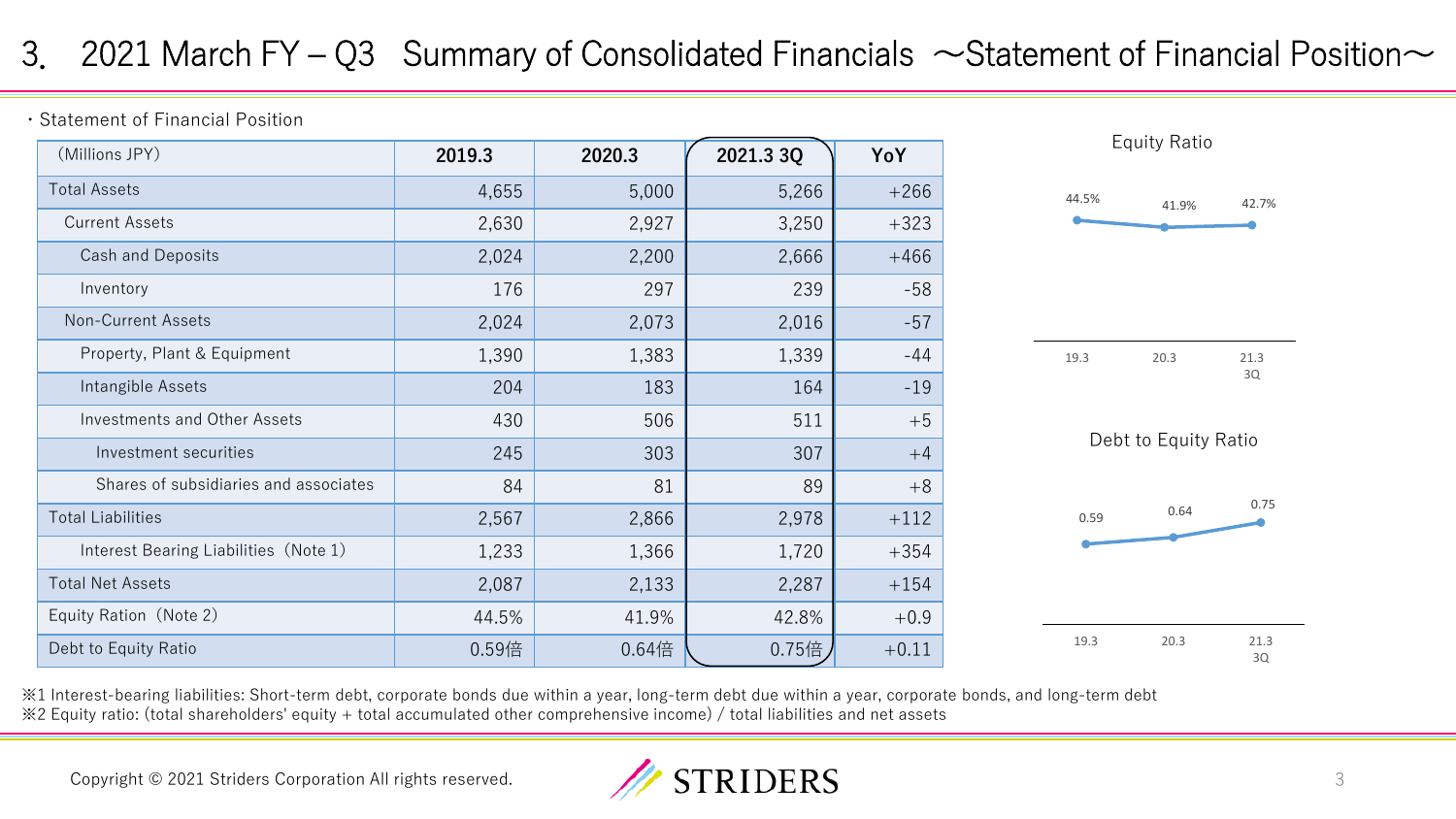# 4. 2021 March FY – Q3 Summary of Consolidated Financials  $\sim$  Overall Segment Performance $\sim$

- ✓ Sales of the real estate segment decreased due to a decrease in property buy and sell transactions, but the profits increased.
- $\checkmark$  Demand for the hotel segment improved significantly in 3Q alone due to the effects of economic policies, but there are concerns about a downturn in 4Q due to the spread of the COVID-19 pandemic
- $\checkmark$  Demand continues to decline in the overseas segment due to the effects of the COVID-19 pandemic



※Regarding segment figures, from the end of the previous consolidated fiscal year, we have reviewed the adjustment method for inter-segment transactions and changed the calculation method for profits for business segments in order to more appropriately evaluate and manage the performance of each reporting segment.

In addition, only the figures for the 3Q of the fiscal year ending March 2019 in this document are those created by the calculation method before the change. The operating income of each segment is disclosed as segment income.

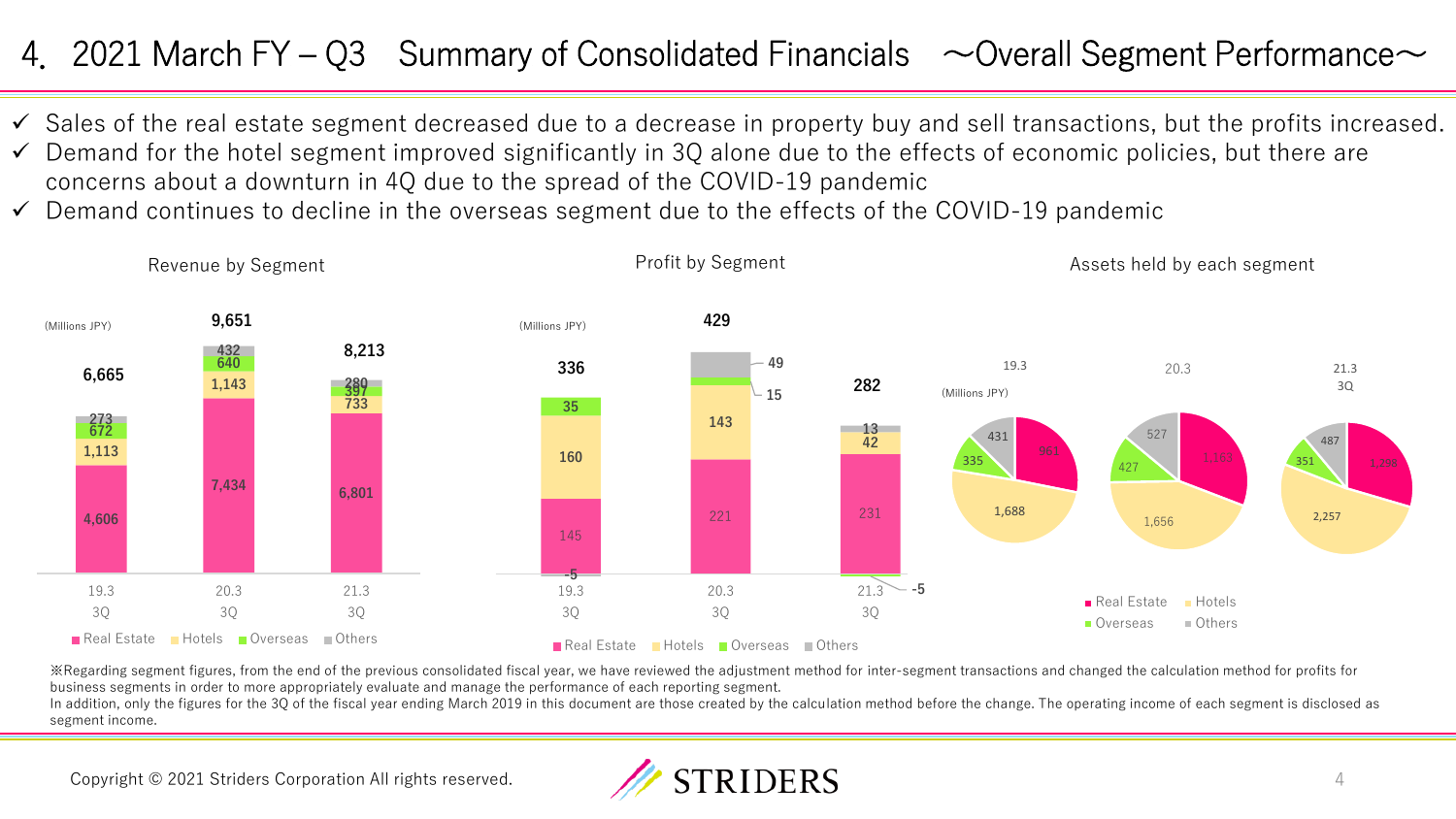### 5. 2021 March FY – Q3 Overview by Segment  $\sim$  Real Estate Segment  $\textcircled{1}\sim$

Business activities: Residence business (leasing, rental management, condominium building management), real estate sales

Subsidiaries:Trust Advisers Corporation、Tokyo Apartment Guarantee Corporation, etc.

| <b>Segment Revenue</b> | 6,801 Millions JPY<br>$(YoY - 8.5%)$ | $\checkmark$ | The number of units managed in the residence business remains at a high level                              |
|------------------------|--------------------------------------|--------------|------------------------------------------------------------------------------------------------------------|
|                        |                                      | $\checkmark$ | Number of in the property buying and selling deals decreased significantly year-                           |
| <b>Segment Profit</b>  | 231 Millions JPY<br>$(Y_0Y + 4.6\%)$ |              | on-year                                                                                                    |
|                        |                                      | $\checkmark$ | Contract renewal rate and the rent levels are expected to remain unchanged<br>during the COVID-19 pandemic |









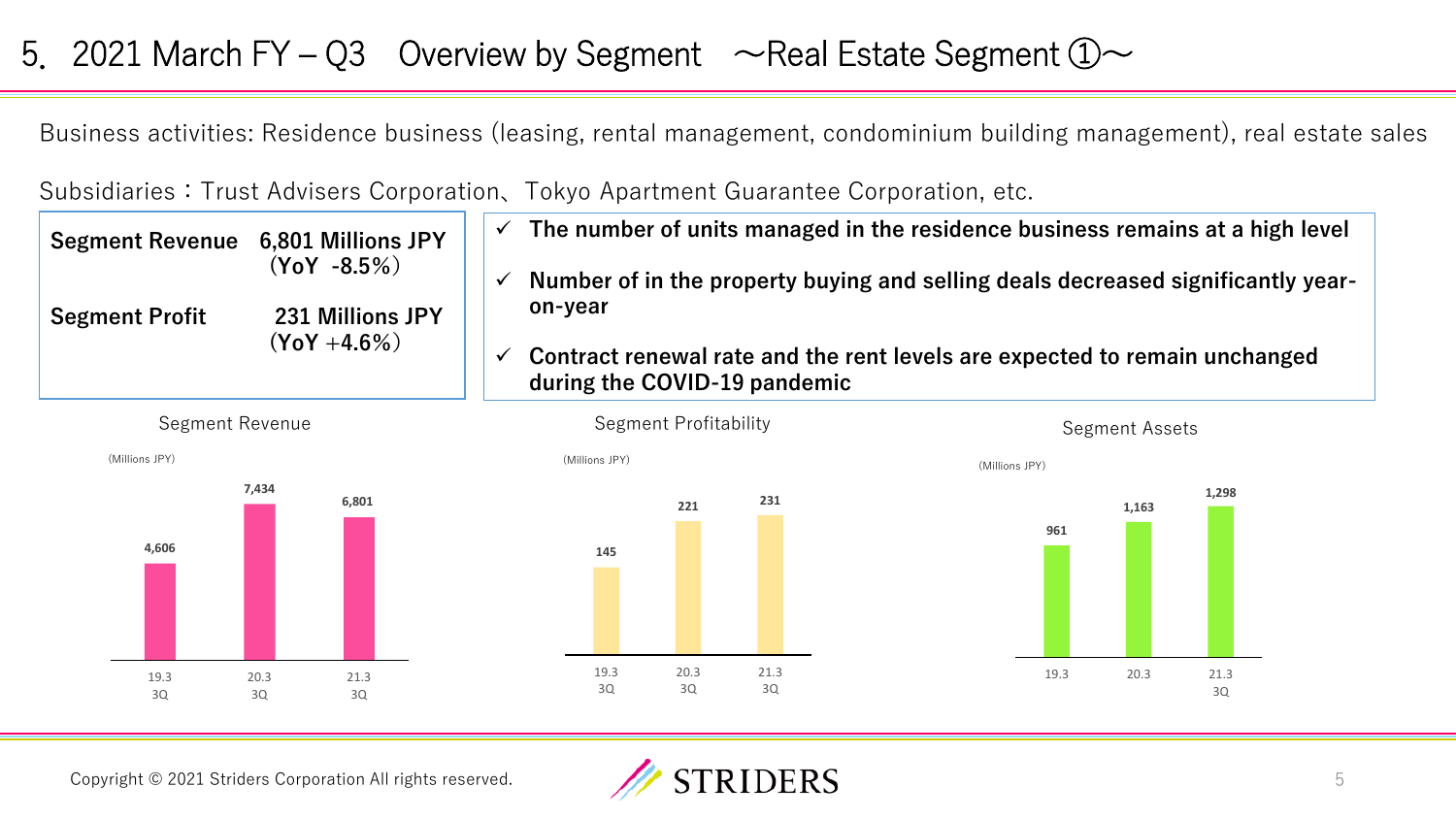# 5. 2021 March FY – Q3 Overview by Segment  $\sim$  Real Estate Segment  $\oslash \sim$

 $\checkmark$  The stable earning base in the real estate segment is the rental revenue from the residence business

 $\rightarrow$ Acquisition of properties from owners under leasing and renting those properties to tenants. A part of the rent revenue from the tenants will be paid to the owners.

Rental Business Model (Example)





99.5% 99.2% 4.400 98.5% 97.7% 4,300 4,200 4,100 4,000 21.3 20.3 20.3 21.3 21.3 30 30 40 10 **2Q** No. of Units Managed — Occupancy rates

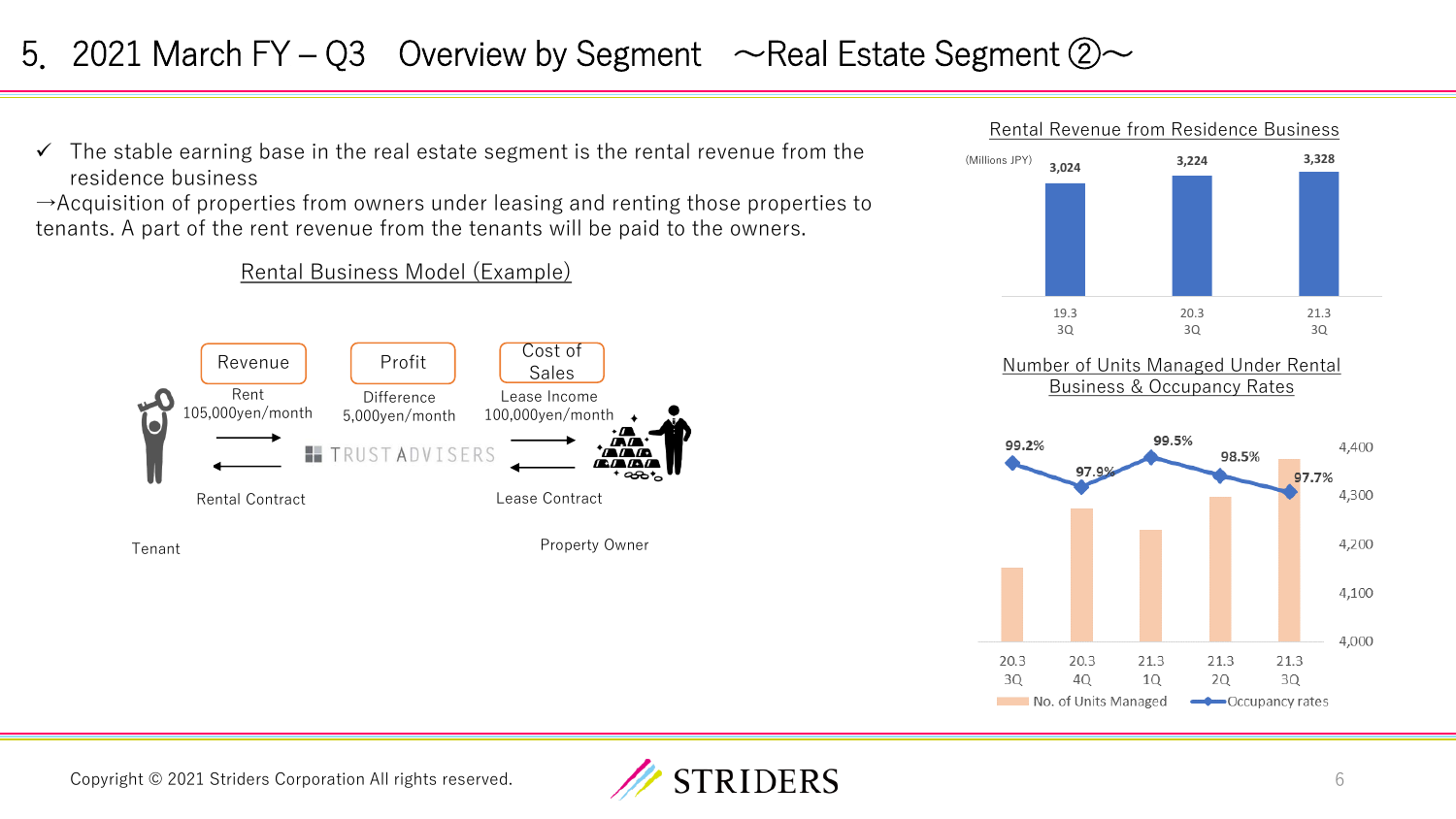# 6. 2021 March FY – Q3 Overview by Segment  $\sim$  Hotel Segment  $\mathbb{O}\sim$

Business Description: Ownership and operation of hotels

Subsidiaries: Narita Gateway Hotel, Kurashiki Royal Art Hotel, Global Holdings Corporation

| Segment Revenue 733 Millions JPY | Narita Gateway Hotel accepts asymptomatic and mildly ill people infected with                                                                                                                             |
|----------------------------------|-----------------------------------------------------------------------------------------------------------------------------------------------------------------------------------------------------------|
| $(YoY - 35.9\%)$                 | $\checkmark$                                                                                                                                                                                              |
| <b>42 Millions JPY</b>           | COVID-19 (to be continued in 4Q). Kurashiki Royal Art Hotel is on a recovery trend                                                                                                                        |
| <b>Segment Profit</b>            | from September due to measures such as Go To Travel Campaign.                                                                                                                                             |
| $(YoY - 70.2\%)$                 | Segment returned to profitability in Q3 from a cumulative net loss in Q2. Due to an<br>increase in subsidy income (employment adjustment subsidy), an ordinary income of<br>115 million JPY was recorded. |



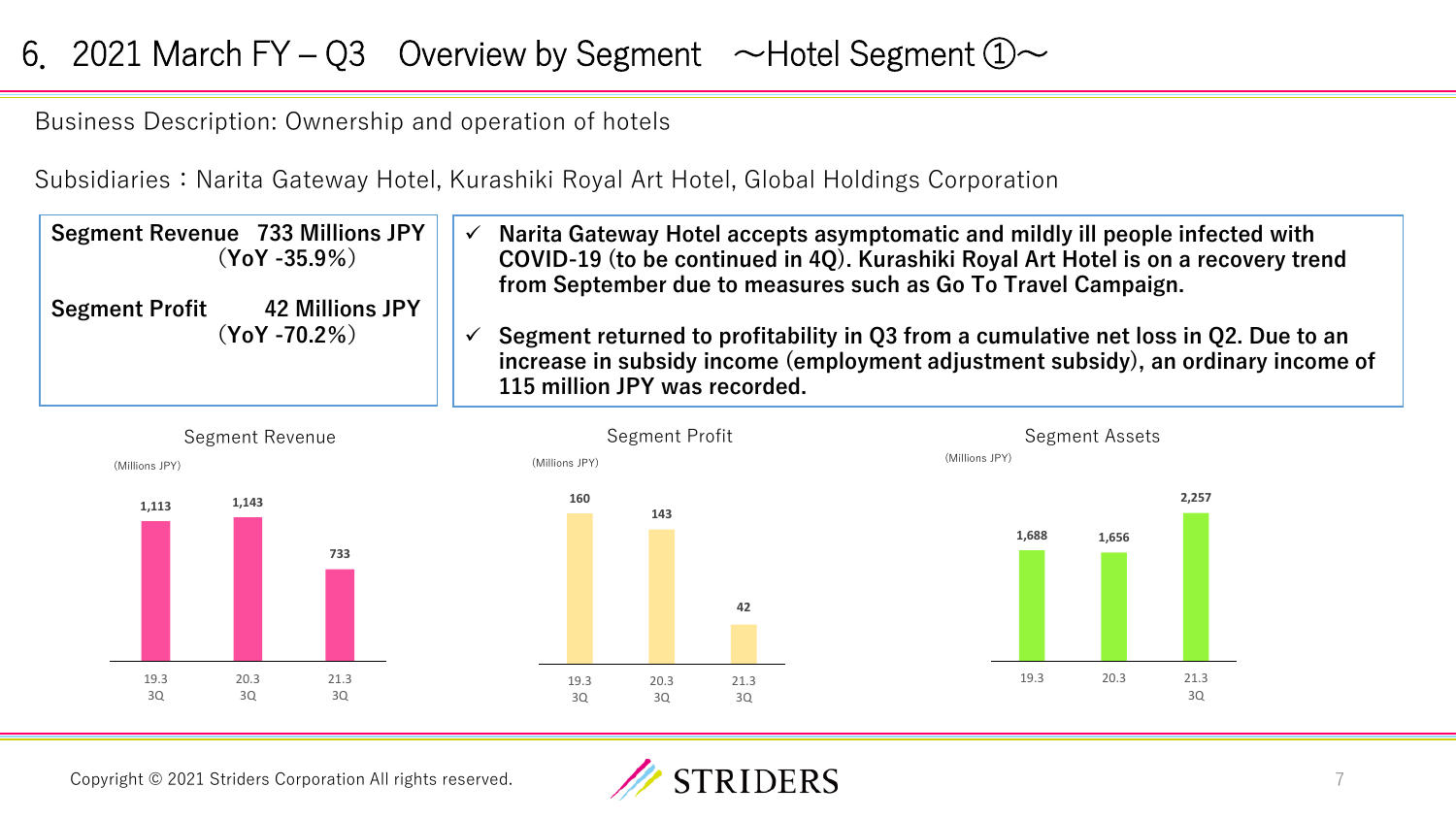# 6. 2021 March FY – Q3 Overview by Segment  $\sim$  Hotel Segment  $\oslash \sim$







■ Number of Rooms: 307

- **□** Japanese travelers who use the Narita Airports & in-bound travelers are the target market
- Annual In-bound guests (Pre-COVID): More than 70.000

・ Since April 2020, it has been rented out to Chiba Prefectural Government as a facility for mild and asymptomatic people with new coronavirus infection (Contracted until the end of March 2021).





■ Number of Rooms: 71

■ 2 minutes walk from the tourist hot spot. [Bikanchiku] area. ■ Renovated the rice brewery of cultural property, "Ohashi

House", built in 1796, into a French restaurant.

・Amid the COVID-19 pandemic, the hotel is being used as a venue for webinars, which is a new source of business. The gallery "MAGO GALLERY KURASHIKI" that displays and sells the works of artist Mago Nagasaka opened in January 2021.

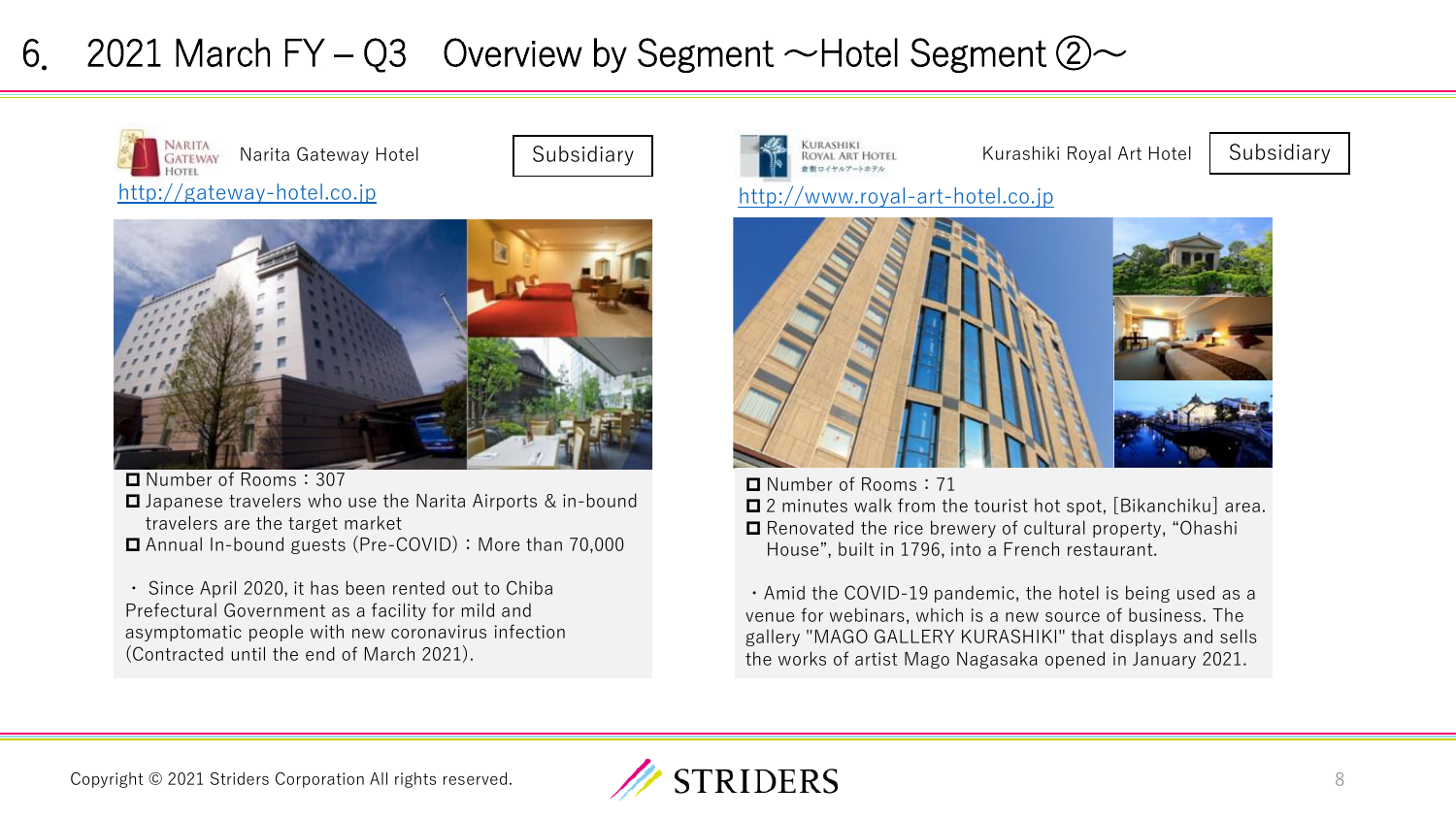# 7. 2021 March FY – Q3 Overview by Segment  $\sim$  Overseas Segment  $\textcircled{1}\sim$

Business Description: Advertising Agency Business in Indonesia, Investment Business in Asia

Subsidiary: PT. Citra Surya Komunikasi (Indonesia)、Striders Global Investment Pte. Ltd (Singapore)

| <b>Segment Revenue</b> 397 Millions JPY<br>(前期比 -37.9%)           | The advertising agency in Indonesia saw a significant decline in revenue due to the<br>impact of the COVID-19 pandemic $(Q3$ refers to the period from July to September)                                             |
|-------------------------------------------------------------------|-----------------------------------------------------------------------------------------------------------------------------------------------------------------------------------------------------------------------|
| Segment Profit (5) Millions JPY<br>(Previous FY: 15 Millions JPY) | The second investment deal as a part of the business partnership with Indogen<br>Capital is in the final phase of the execution (the first is the investment into the<br>largest e-sports company in Southeast Asia). |







19.3 20.3 21.3

3Q

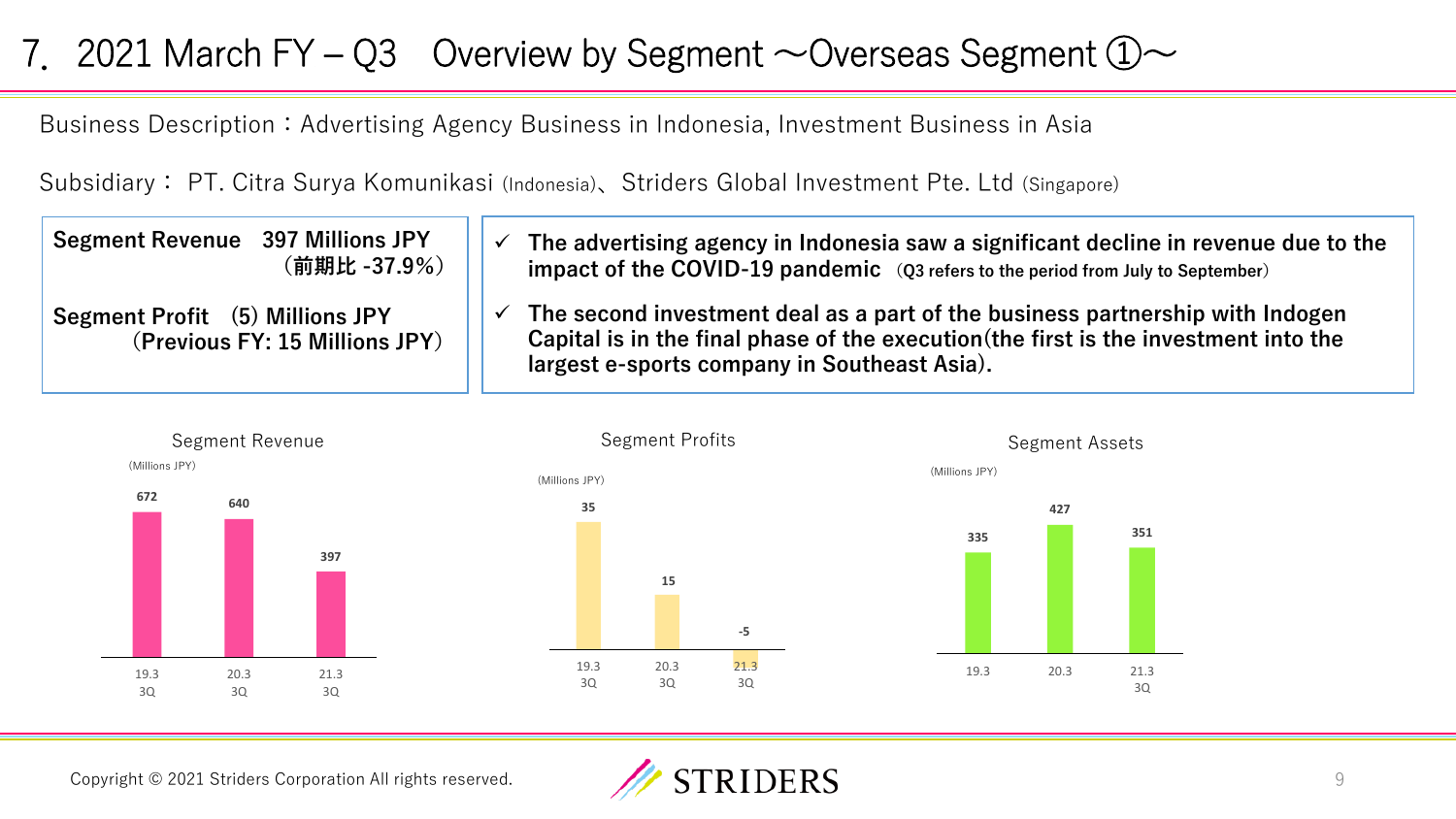# 2021 March FY – Q3 Overview by Segment  $\sim$  Overseas Segment  $\oslash \sim$



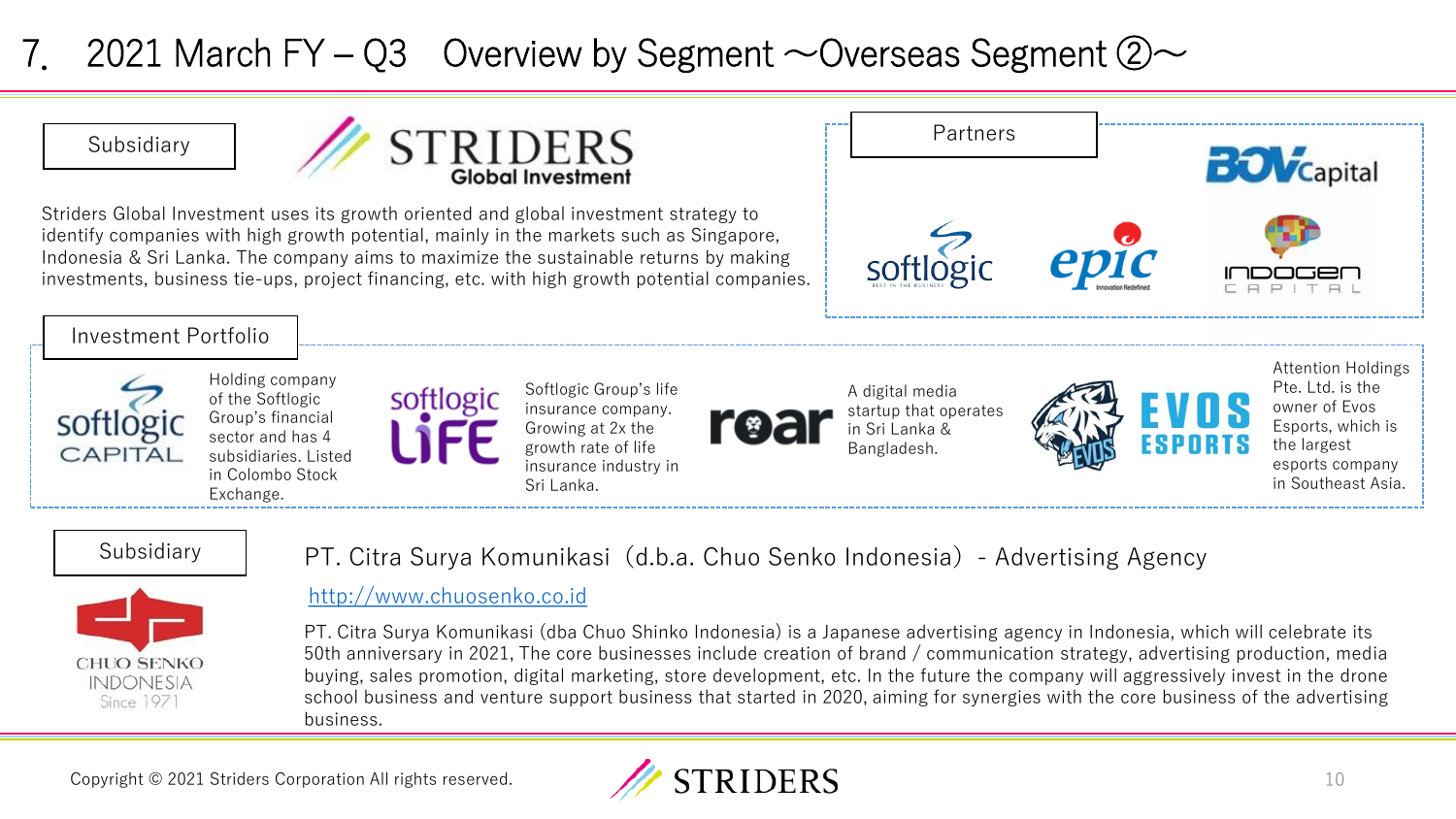### 8. 2021 March FY – Q3 Overview by Segment  $\sim$  Others  $\textcircled{1}\sim$

Business Description : Development & Sale of In-vehicle Terminal Systems, M&A Consulting, Domestic Investment Business, etc.

Subsidiaries: Mobilelink Inc., M&A Global Partners Co, Ltd., Y. K. Masuda Seimen, etc. 【Associated Companies】 MIRAI Intellectual Property and Technology Research Center Co.,Ltd**.** ("Mirai")

| <b>Segment Revenue 280 Millions JPY</b> |                        |              | Revenue and profits of Mobilelink and Masuda Seimen decreased due to the impact<br>of the COVID-19 pandemic                                                         |
|-----------------------------------------|------------------------|--------------|---------------------------------------------------------------------------------------------------------------------------------------------------------------------|
|                                         | $(YoY - 35.1\%)$       | $\checkmark$ | Transferred a part of shares held in Amagasa Co. Ltd. and as a result excluded from                                                                                 |
|                                         |                        |              | the equity method of calculation from Q3 onwards.                                                                                                                   |
| <b>Segment Profit</b>                   | <b>13 Millions JPY</b> | $\checkmark$ | M&A Global Partners Co., Ltd. and Mirai Intellectual Property Technology Research                                                                                   |
|                                         | $(YoY - 73.7%)$        |              | Center Co., Ltd. have undertaken the stock options of Kanmonkai Co., Ltd., which<br>operates the blowfish ("fugu") restaurant chain "Genpin". In 4Q, Mirai formed a |
|                                         |                        |              | business alliance with Kanmonkai Co., Ltd., in order to jointly develop a new<br>businesses using patented technology related to blowfish.                          |



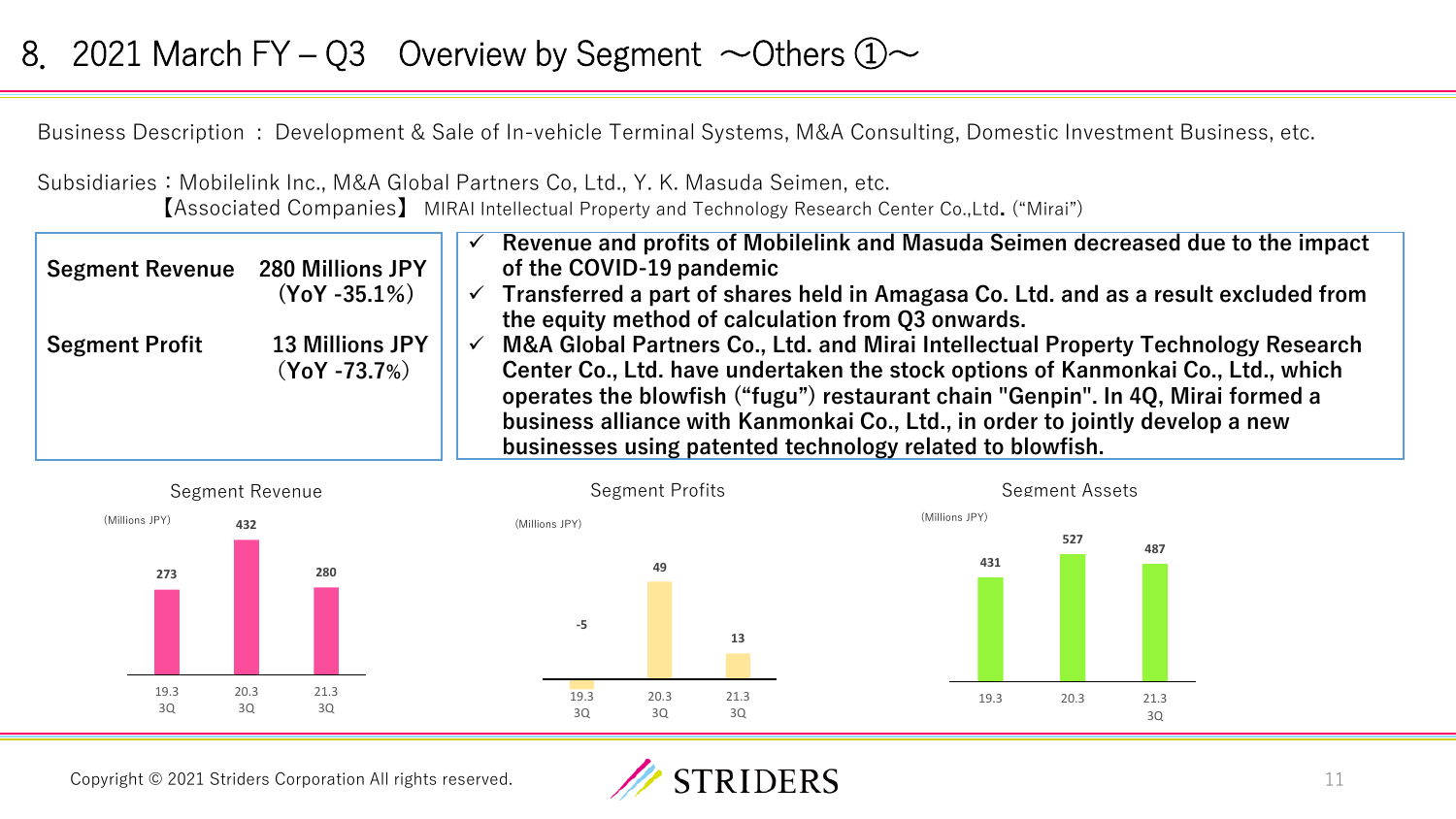Subsidiary



### [http://www.mobile-link.co.jp](http://www.mobile-link.co.jp/) [http://www.ma-gp.co.jp](http://www.ma-gp.co.jp/)

Mobile Link develops and sells built – in technology for vehicle operation and management.



Associated Companies



Mobile Link Inc. M&A Global Partners Co, Ltd. Y.K. Masuda Seimen

M&A Global Partners specializes in corporate rehabilitation and restructuring, fund-raising support, and M&A consulting. The company also offers financial support for unlisted companies and provides consultations for corporate revival.

- Corporate revitalization: Establishment of business revitalization and reorganization schemes
- M&A-related: Consulting services related to business partnerships, business and business transactions
- Fundraising support: Arrangement work for domestic and foreign financial institutions and investors, direct investment



Y.K. Masuda Seimen manufactures and sells Chinese noodles at their Yokosuka factory in Kanagawa Prefecture for about 100 customers in the Tokyo metropolitan area.







[https://mirai-iptrc.co.jp](https://mirai-iptrc.co.jp/) MIRAI IP and Technology Research Center Co., Ltd.

One of the nine "registered research institutions" in Japan that can conduct advanced technology research ordered by JPO.